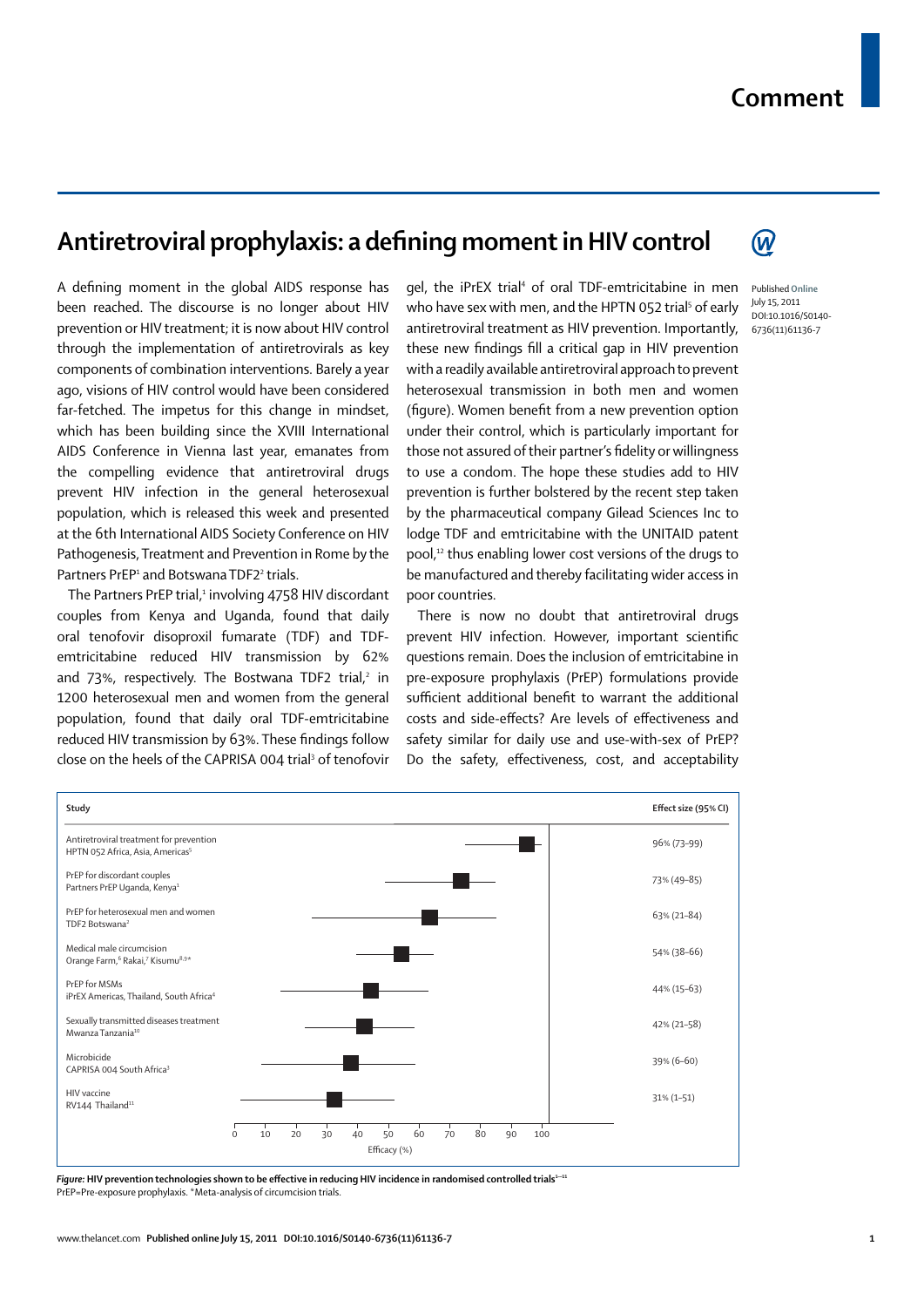profiles of oral and topical PrEP merit implementation of both formulations? Does PrEP lead to masking of HIV acquisition that is then revealed once PrEP is withdrawn? Can the new results be generalised to the type of hyperendemic settings (HIV incidence more than 5% per annum) where the FEMPrEP trial $13$  was done? Since inadequate drug levels may not have been responsible for the lack of effectiveness observed in the FEMPrEP study, $14$  the search for an explanation for this intriguing and contrary result needs to be pursued with vigour.

There are also many practical questions about implementation: how to increase uptake of HIV testing; $^{15}$ how often to monitor HIV status in people on PrEP; how to achieve high coverage in those at highest risk; how to maintain high levels of adherence; how to reduce the risk of migration away from condoms (behavioural disinhibition); and how to monitor the risk of drug resistance. While attempts are being made to obtain data to address these questions and to generate data to quide effective implementation, the development of normative guidance by WHO/UNAIDS and submissions for regulatory approvals of TDF and TDF-emtricitabine as PrEP for HIV infection are key next steps.

As antiretroviral drugs take a key role in the global effort to control the HIV epidemic, there is much to be learned from the contraceptive field where multiple technologies, approaches, formulations, and dosing options were developed to enable and maximise user choice and increase levels of uptake, coverage, and adherence and thereby improve the public health impact.

Beyond the questions of implementation, the future scientific challenge looming large for PrEP is finding a drug or class of drugs with a resistance profile that does not interfere with existing first-line and second-line AIDS treatment. Treatment of HIV-positive people for HIV prevention and PrEP and microbicides for HIV-negative people are two sides of the same coin, and cannot be viewed in isolation from each other. Although research on treatment for prevention, PrEP, and microbicides has mostly occurred in separate silos, their findings converge into a single focus in HIV prevention and necessitate guidance on how to use all three strategies synergistically for maximum benefit depending on the nature of the HIV epidemic. There is no magic bullet for the HIV epidemic. Treatment for prevention will be dependent on the extent to which couples establish their HIV status, whether the HIV-positive partner in a discordant couple adheres to therapy, and whether the HIV-negative partner maintains fidelity within the partnership. PrEP will be dependent on the extent to which people seek to establish and regularly monitor their HIV status and those on PrEP adhere to their regimen and clinical monitoring. Hyper-endemic communities, such as those in South Africa where HIV prevalence in the community is high, may require both interventions jointly and synergistically: treatment of people infected with HIV to reduce risk of transmission within the discordant couple, and PrEP to reduce the HIV-negative partner's risk of HIV acquisition from outside partners.

Therein lie the three most complex policy, implementation, fiscal, and ethical challenges generated by these new findings. First, how to scale up HIV testing, a key prerequisite in settings with stigma and discrimination. Second, how to extend antiretrovirals for both treatment and prevention when many of Africa's health systems are already struggling to cope with patients with AIDS and are not able to initiate antiretroviral therapy in everyone who currently needs it for their survival. Third, in the context of limited resources how best to ration and prioritise the limited available implementation capacity.

In this defining moment in the response to HIV, a global commitment to increased financial resources for implementation, health systems strengthening, and greater implementation efficiency is imperative. Anything less will crush the hope and promise that antiretroviral drugs can change the course of the HIV epidemic.

*\*Salim S Abdool Karim, Quarraisha Abdool Karim* Centre for the AIDS Programme of Research in South Africa (CAPRISA), University of KwaZulu-Natal, Durban 4013, South Africa; and Department of Epidemiology, Mailman School of Public Health, Columbia University, New York, USA karims1@ukzn.ac.za

We were the co-Principal Investigators of the CAPRISA 004 trial of tenofovir gel. QAK is co-Principal Investigator of the HIV Prevention Trials Network, which is undertaking HPTN 052 trial of treatment for prevention. SSAK is an executive committee member of the Microbicide Trials Network, which is undertaking VOICE trial of oral and topical PrEP.

- 1 University of Washington International Clinical Research Center. Partners PrEP Study. Press release. Pivotal study finds that HIV medications are highly effective as prophyalxis against HIV infection in men and women in Africa. July 13, 2011. http://depts.washington.edu/uwicrc/research/studies/ files/PrEP\_PressRelease-UW\_13Jul2011.pdf (accessed July 13, 2011).
- 2 Centers for Diseases Control and Prevention. Press release. CDC trial and another major study find PrEP can reduce risk of HIV infection among heterosexuals. July 13, 2011. http://www.cdc.gov/nchhstp/newsroom/ PrEPHeterosexuals.html (accessed July 13, 2011).